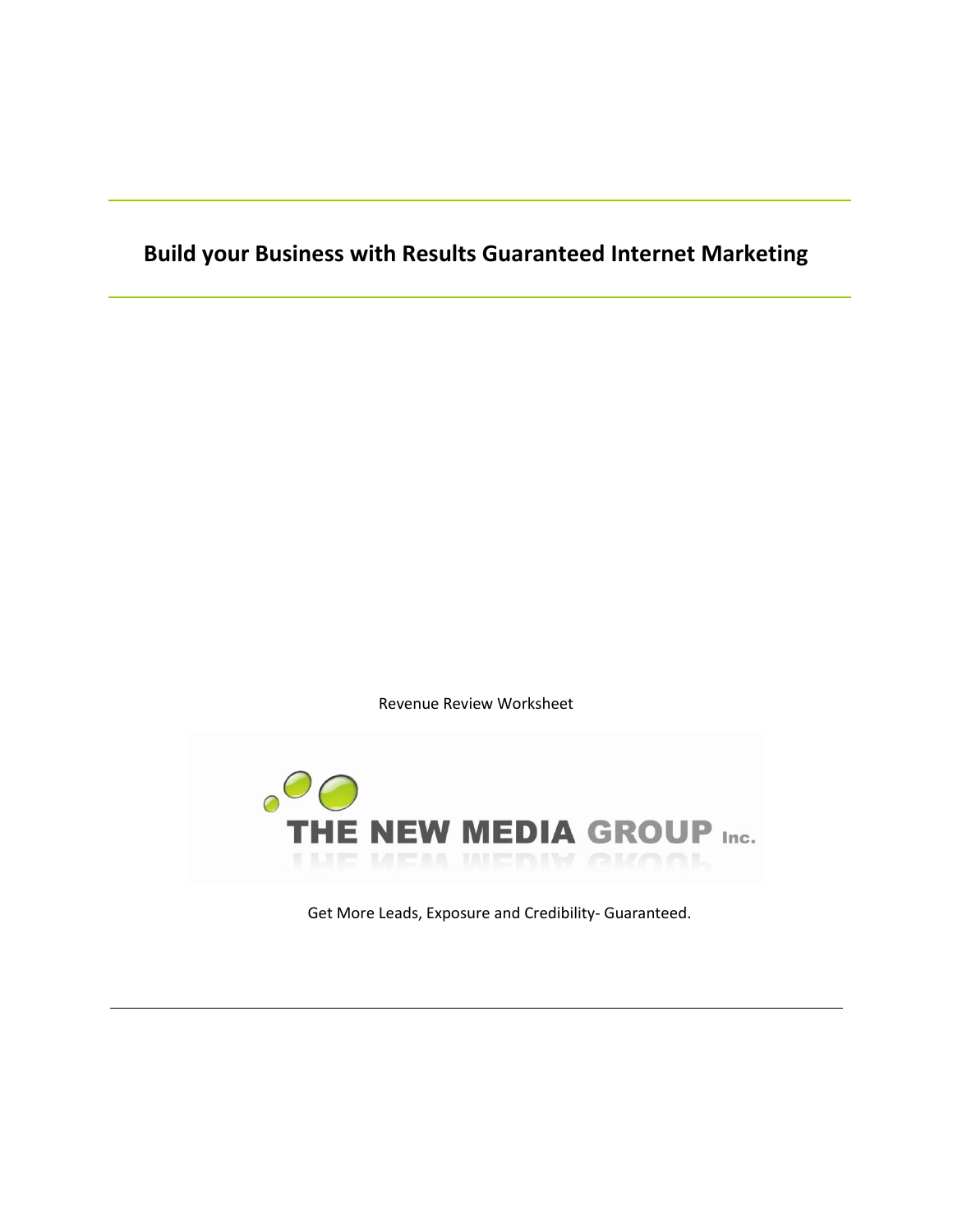## **Revenue Review Worksheet:**

Let's see what worked and what didn't in 2011. Review last year's sales figures and fill out the following table.

See an example below. In this case accessories are the highest profiting business segment.

| <b>Business Segment</b> | Sales in \$ | Costs in \$ | <b>Profit Margin in %</b> | % of total sales |
|-------------------------|-------------|-------------|---------------------------|------------------|
| Service                 | \$10,000    | \$8,000     | 20%                       | 20%              |
| <b>Accessories</b>      | \$10,000    | \$3,000     | 70%                       | 20%              |
| Product 1               | \$10,000    | \$9,000     | 10%                       | 20%              |
| Product 2               | \$10,000    | \$5,000     | 50%                       | 20%              |
| Product 3               | \$10,000    | \$6,000     | 40%                       | 20%              |

#### Now it's your turn!

| <b>Business Segment</b> | Sales in \$ | Costs in \$ | <b>Profit Margin in %</b> | % of total sales |
|-------------------------|-------------|-------------|---------------------------|------------------|
|                         |             |             |                           |                  |
|                         |             |             |                           |                  |
|                         |             |             |                           |                  |
|                         |             |             |                           |                  |
|                         |             |             |                           |                  |

Highlight the product or service that provides the highest profit margin. This is the offering you want to focus on this year.

Triple Last Year's Sales for this Segment: \_\_\_\_\_\_\_\_\_\_\_\_\_\_\_\_\_\_\_\_\_\_\_\_\_\_\_\_\_\_

| Divide this number in Half: |  |  |  |  | $\leq$ This is your revenue goal for 2012. |  |  |  |  |  |
|-----------------------------|--|--|--|--|--------------------------------------------|--|--|--|--|--|
|-----------------------------|--|--|--|--|--------------------------------------------|--|--|--|--|--|

#### **Now fill out this sentence:**

\_\_\_\_\_\_\_\_\_\_\_\_\_\_\_\_\_\_\_\_\_\_\_\_\_\_\_ (My company name) generated

\_\_\_\_\_\_\_\_\_\_\_\_\_\_\_\_\_\_\_\_\_\_\_\_\_(revenue goal) in sales of \_\_\_\_\_\_\_\_\_\_\_\_\_\_\_\_\_\_\_\_\_\_\_\_ (target product or

service) in 2012.

**Post this somewhere you can see it every day.**